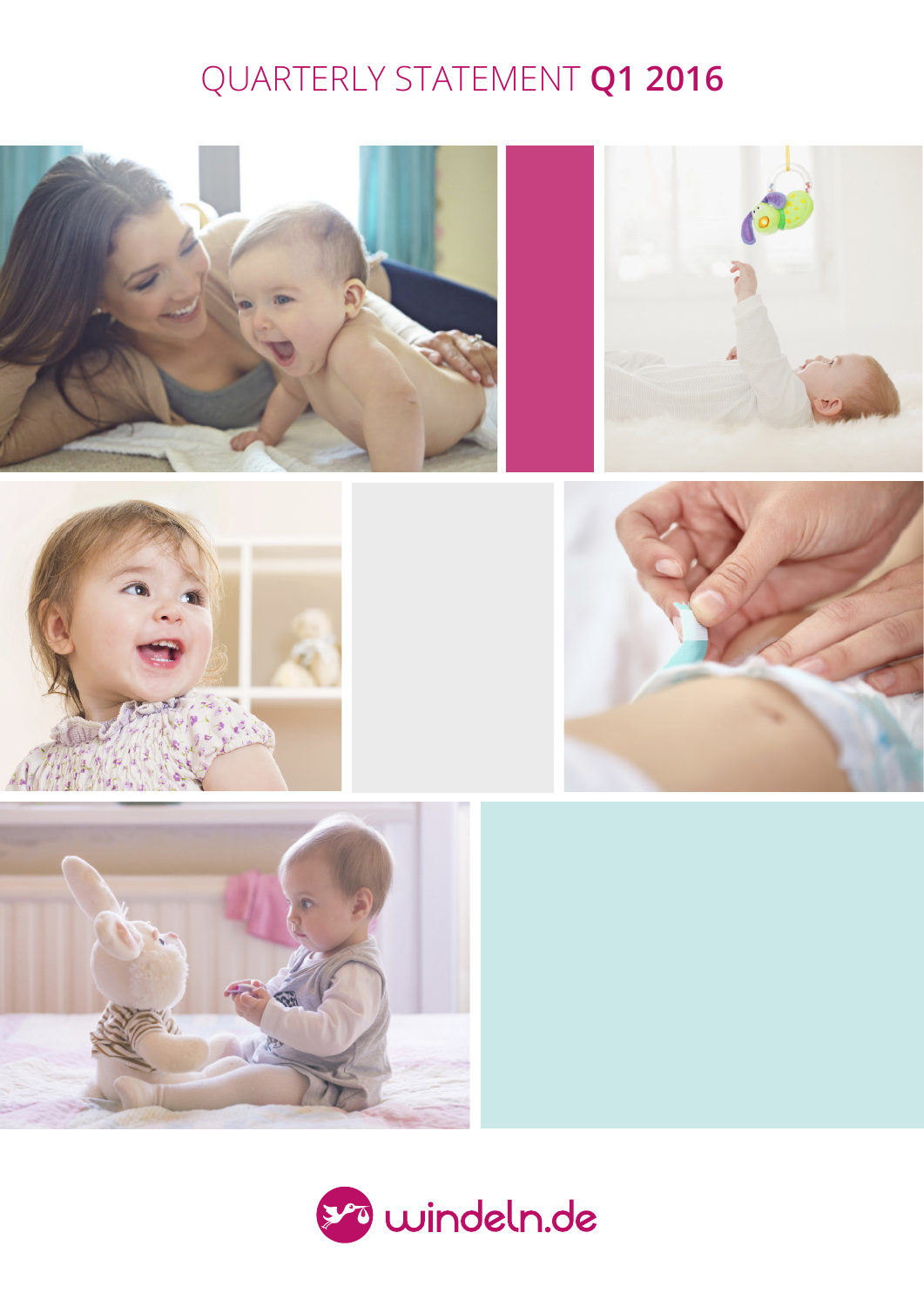# WINDELN.DE GROUP AT A GLANCE

| <b>Performance Indicators</b>                                | Q1 2016    | Q1 2015 R* | Change     |
|--------------------------------------------------------------|------------|------------|------------|
| <b>Site Visits</b>                                           | 27,477,596 | 14,298,837 | 92.2%      |
| Mobile Visit Share (in % of Site Visits)                     | 65.2%      | 65.5%      | $-0.3$ pp  |
| Mobile Orders (in % of Number of Orders)                     | 47.4%      | 46.7%      | 0.7 pp     |
| <b>Active Customers</b>                                      | 1,023,405  | 555,984    | 84.1%      |
| Number of Orders                                             | 708,311    | 453,793    | 56.1%      |
| Average Orders per Active Customer                           |            |            |            |
| (in number of orders)                                        | 2.5        | 2.8        | $-9.3%$    |
| Share of Repeat Customer Orders (in % of Number of Orders)   | 80.1%      | 83.6%      | $-3.5$ pp  |
| Gross Order Intake (in EUR)                                  | 63,777,654 | 41,969,972 | 52.0%      |
| Average Order Value (in EUR)                                 | 90.0       | 92.5       | $-2.7%$    |
| Marketing Cost Ratio (in % of revenues)                      | 6.7%       | 5.0%       | 1.7 pp     |
| Adjusted Fulfilment Cost Ratio (in % of revenues)            | 18.6%      | 10.5%      | 8.1 pp     |
| Adjusted Other SG&A Expenses (in % of revenues)              | 18.1%      | 13.6%      | 4.5 pp     |
| <b>Earnings Position</b><br>Revenues (in kEUR)               | 52,132     | 35,649     | 46.2%      |
|                                                              |            |            |            |
| Gross Profit (in kEUR)                                       | 14,926     | 9,129      | 63.5%      |
| Gross Profit (as % of revenues)                              | 28.6%      | 25.6%      | 3.0 pp     |
| Operating Contribution (in kEUR)                             | 1,756      | 3,581      | $-51.0%$   |
| Operating Contribution (as % of revenues)                    | 3.4%       | 10.0%      | $-6.6$ pp  |
| Adjusted EBIT (in kEUR )                                     | $-7,694$   | $-1,276$   | >100%      |
| Adjusted EBIT (as % of revenues)                             | $-14.8%$   | $-3.6%$    | $-18.4$ pp |
| <b>Net Asset and Financial Position</b>                      |            |            |            |
| Cash flow from operating activities (in kEUR)                | $-9,033$   | 1,202      | $< -100%$  |
| Cash flow from investing activities (in kEUR)                | $-896$     | $-585$     | 53.2%      |
| Cash and cash equivalents at the end of the period (in kEUR) | 78,730     | 33,065     | >100%      |
| Other                                                        |            |            |            |
| Basic earnings per share (in EUR)                            | $-0.37$    | $-0.31$    | 19.4%      |
| Diluted earnings per share (in EUR)                          | $-0.37$    | $-0.30$    | 23.3%      |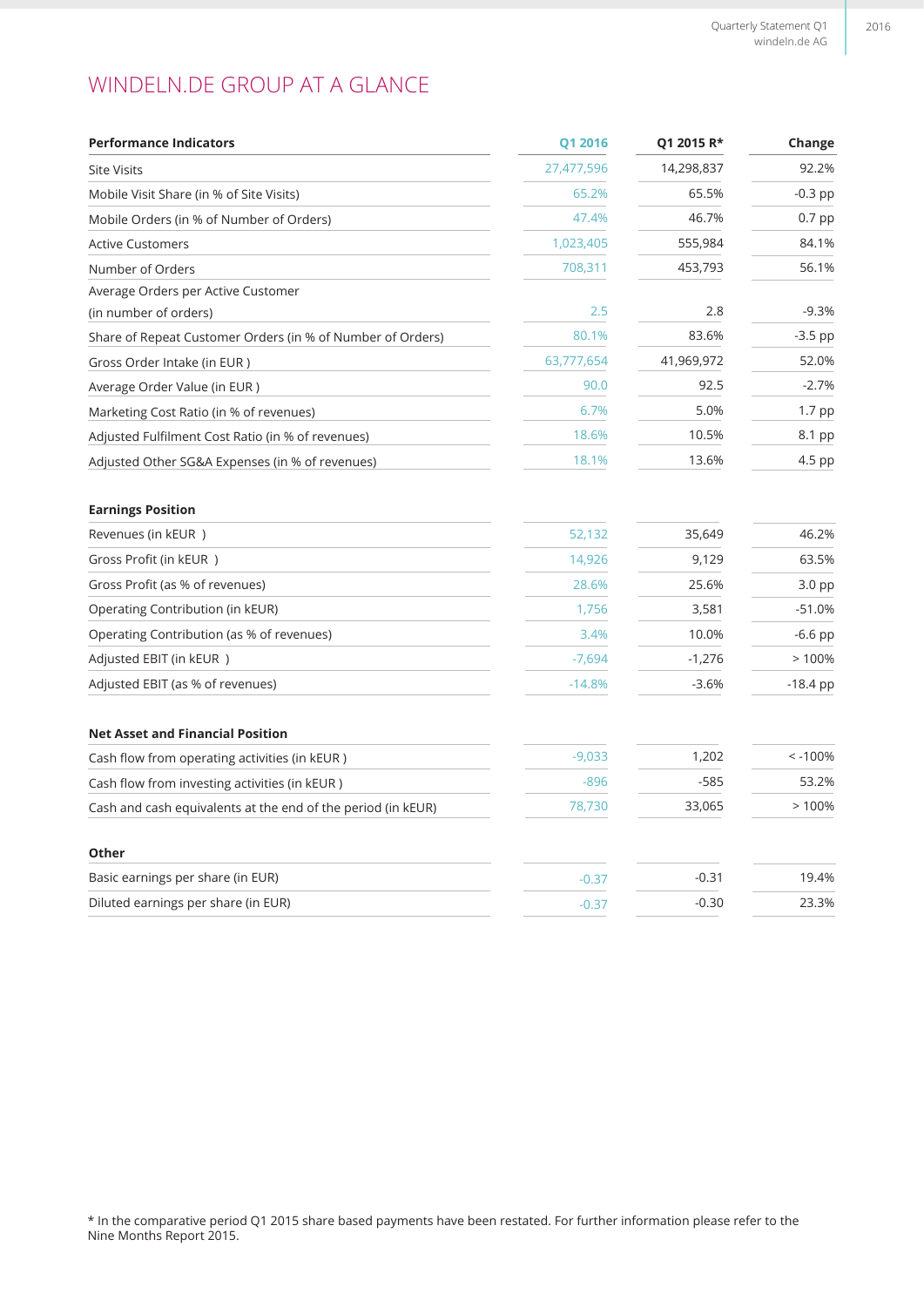### MATERIAL TRANSACTIONS IN Q1 2016

In connection with the acquisitions of the Feedo Group and Bebitus, equity-settled share-based payment awards were granted to members of the local management boards. From an economic perspective, the equity-settled share-based payment awards are part of the purchase price. In Q1 2016, personnel expenses of kEUR 1,916 were recognized within administrative expenses. Thereof, kEUR 594 relate to the Feedo Group, and kEUR 1,322 relate to Bebitus. The corresponding portion within share premium increased from kEUR 2,578 on December 31, 2015 to kEUR 4,446 on March 31, 2016. The non-financial asset relating to the prepayment incurred on the acquisition date was reduced by kEUR 48 in Q1 2016. As of March 31, 2016, the non-current portion amounts to kEUR 240, and the current portion amounts to kEUR 192.

The fair value of short-term employee benefits to local management, incurred in the acquisition of Bebitus, increased by kEUR 39 in Q1 2016 and is recognized as personnel expenses within administrative expenses. The liability thus amounts to kEUR 2,310 as of March 31, 2016 is recognized within other current non-financial liabilities.

As of March 31, 2016, fair values of the contingent considerations from the acquisitions of the Feedo Group and Bebitus amount to kEUR 6,813 (December 31, 2015: kEUR 6,856). The change relating to the Feedo Group of kEUR 50 was recognized within financial expenses, the change relating to Bebitus of kEUR 93 was recognized within financial income. For the acquisition of the Feedo Group, kEUR 2,362 is recognized within other current financial liabilities, and kEUR 1,027 is recognized within other non-current financial liabilities, as of March 31, 2016. For the acquisition of Bebitus, kEUR 2,236 is recognized within other current financial liabilities, and kEUR 1,188 is recognized within other non-current financial liabilities, as of March 31, 2016.

In January 2016, a review process of the issued seller guarantees was started, in the course of which windeln.de AG and two of the sellers of the Feedo Group agreed on a compensation payment in March 2016. As a result, windeln.de AG recognized other operating income in the amount of kEUR 1,050. In May 2016, windeln.de AG agreed with the other sellers of the Feedo Group on a compensation payment of kEUR 2,128 as well as on further changes to the contingent considerations (Earn Out).

In the end of 2015, stock options have been exercised. The registration of the corresponding capital increase for the issuance of new shares in the Commercial Register was completed in Q1 2016. As a result, issued capital increased by kEUR 537; and the share premium increased by kEUR 26 compared to December 31, 2015.

In Q1 2016, management decided to change the third-party warehouse supplier for Bebitus Retail S.L. in Spain. As a result of the warehouse move, expenses in the amount of kEUR 238 have been accrued.

In January 2016, management decided to scale down warehouse capacities in Switzerland so as to realize efficiency advantages from one central warehouse.

In January 2016, the secured borrowing base credit framework agreement with Commerzbank AG for kEUR 5,000 was extended by another year and therefore terminates on March 15, 2017.

In February 2016, the secured credit line agreement with DZ BANK AG Deutsche Zentral-Genossenschaftsbank for kEUR 4,000 was extended by another year and therefore terminates on March 31. 2017.

By means of a Shareholders' Agreement effective January 11, 2016, windeln.de AG founded a new subsidiary Cunina GmbH. The subsidiary was founded in order to launch the Group's private label business. The company is a fully owned subsidiary of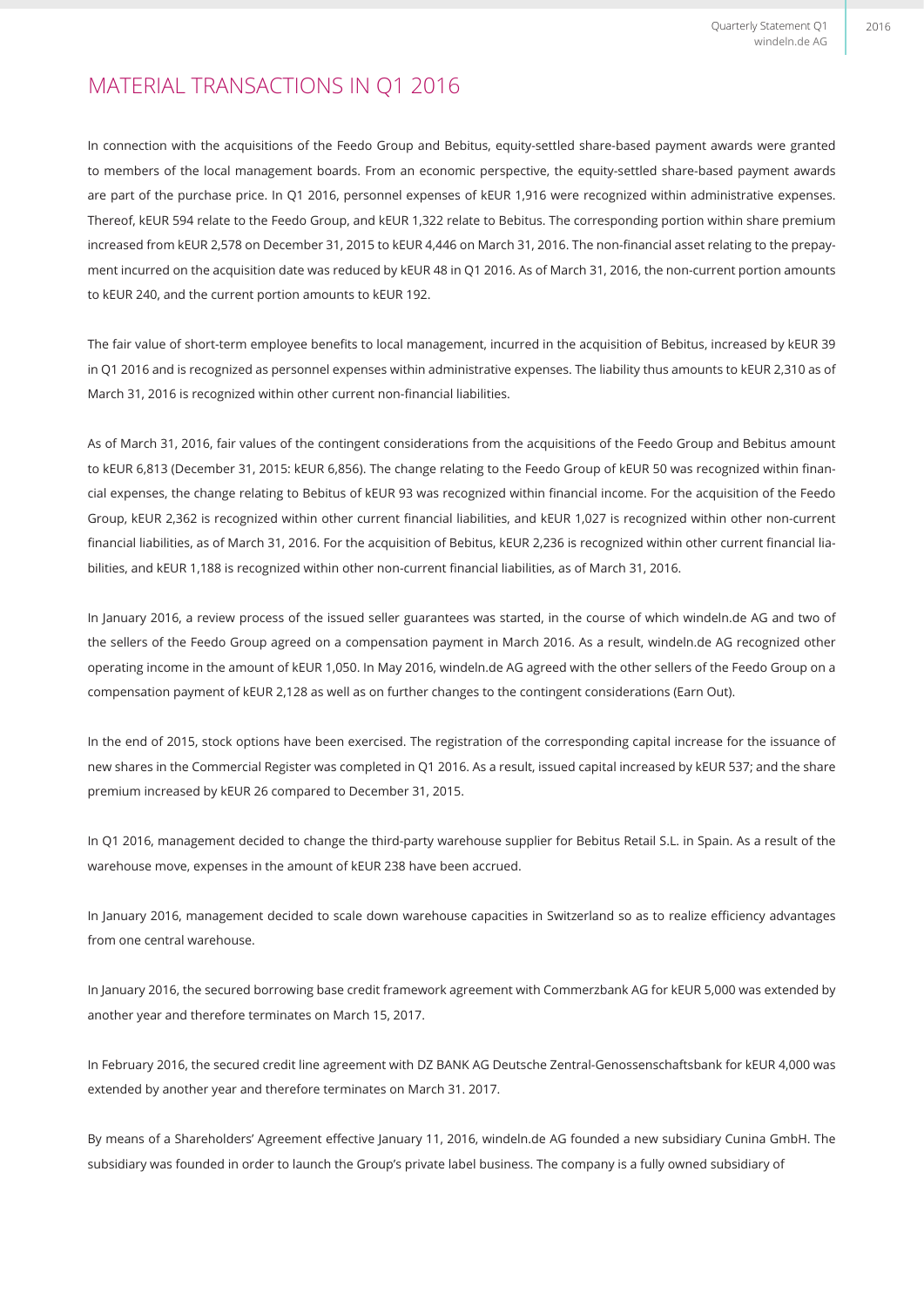windeln.de AG and is fully consolidated in the windeln.de Group financial statements. The entry in the Commercial Register took place on April 6, 2016.

### COMMENTS ON NET ASSETS, FINANCIAL POSITION AND RESULTS OF OPERATIONS

As of March 31, 2016, the assets of the windeln.de Group decreased by kEUR 9,469 to kEUR 149,990 compared to December 31, 2015. The decline is substantially attributable to the decline in cash and cash equivalents as presented in the consolidated statement of cash flows.

In contrast, other current financial assets increased by kEUR 351 to kEUR 3,076. The increase results from a compensation claim in the amount of kEUR 1,050 against two of the sellers of the Feedo Group and is recognized in profit or loss in the first quarter 2016. This is contrasted by a decline in accrued advertising subsidies in the amount of kEUR 776.

In April 2016, windeln.de AG changed its ERP system. As of March 31, 2016, expenses for the ERP system of kEUR 1,075 were capitalized within intangible assets.

The liabilities of the windeln.de Group decreased by kEUR 2,569 to kEUR 42,012. This is substantially attributable to a decline in trade payables by kEUR 3.681. Because of the introduction of a new ERP system, the Group made early payments in March 2016 for payables due in April.

In addition, non-current financial liabilities in connection with contingent considerations in the amount of kEUR 1,163 have been reallocated to current financial liabilities in the first quarter 2016.

In the first quarter of 2016, the Group generated revenues of kEUR 52,132, representing an increase of 46% compared to the first quarter 2015 (kEUR 35,649).

Revenues increased in every region and in all three segments. In particular, the segment International Shops shows a strong growth due to the acquisitions carried out in 2015. As a result, the three shops of the Feedo Group (kEUR 4,369) and Bebitus (kEUR 5,109) took an important part in the revenue growth of the Group.

Compared to the first quarter of 2015, the margin (gross profit as percentage of sales) improved by 3 %. The positive development of the margin is in particular attributable to the increased sales of products with higher margin, improved purchasing conditions with suppliers as well as the introduction of direct delivery to China in the third quarter of 2015.

Compared to the first quarter 2015, selling and distribution expenses increased absolutely and also in comparison to gross profit. This can particularly be explained by the introduction of direct delivery to China. In addition, selling and distribution expenses as percentage of gross margin of subsidiaries acquired in the second half of 2015 are slightly higher compared to those of the German shops.

Compared to the first quarter 2015, administrative expenses decreased on an absolute basis as well relatively compared to gross profit. This can mainy be explained with disproportionally higher expenses for share based compensation in the first quarter of 2015 in connection with the modification of the share based payment program.

The increase of other operating income is attributable to a compensation claim in the amount of kEUR 1,050 against two sellers of the Feedo Group recognized in the first quarter of 2016.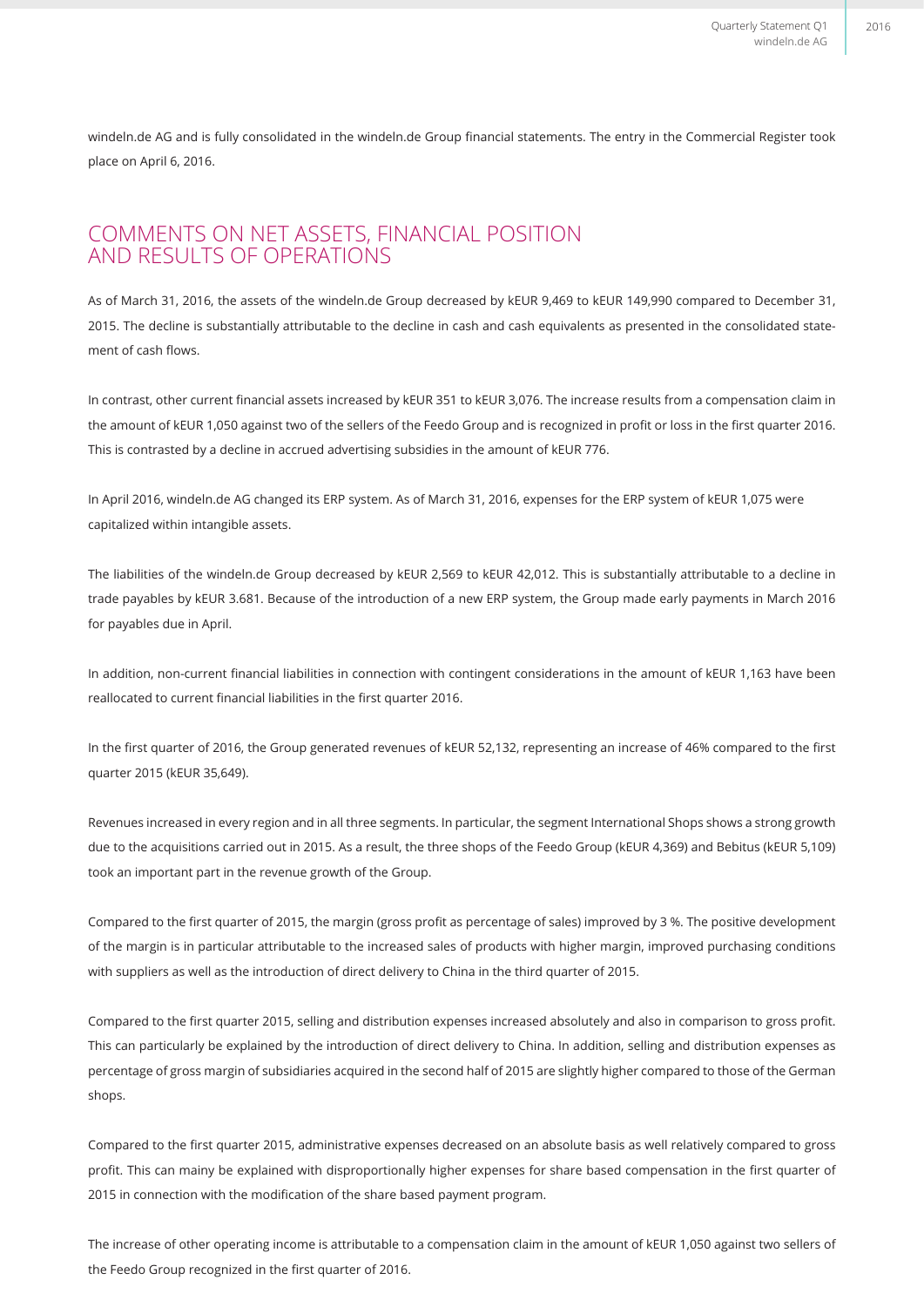The increase of other operating income is attributable to a compensation claim in the amount of kEUR 1,050 against two sellers of the Feedo Group recognized in the first quarter of 2016.

### ADJUSTED OUTLOOK

windeln.de Group expects not to reach the revenues and earnings forecasts for the financial year 2016. After record revenues in March, revenues with customers in China are below expectations in the beginning of the second quarter. Based on an updated forecast, the Management Board decided to adjust its outlook for the financial year 2016 on May 18, 2016.

windeln.de Group now expects an increase in revenues of approximately 30 % year over year and an adjusted EBIT margin between -10 % to -12 % in 2016. The gross margin is still expected to be at least 28 %.

On April 8, 2016, the Chinese government changed import and customs regulations for the delivery of goods to China. windeln.de's shipments to China are not affected except for a moderate increase in customs. The new regulations particularly aim at reducing uncontrolled shipments of goods to China by unauthorized traders by starting to tax them. As a result, the Management Board sees additional upside potential for its Chinese business in the medium-term. Among other initiatives windeln.de plans to exploit this by opening a "Tmall" shop in the second half of the year. Currently however, uncertainty and reluctance to purchase exist among Chinese customers as details of the revised regulation and its practical impact have not yet been clarified.

In addition to the initiatives for the Chinese business, the Management Board has initiated further measures to support the Group's growth and to further improve profitability:

- The change of the ERP system is the basis to improving operational performance and allows scalability. At this point, the implementation has largely been completed. As expected, the conversion temporarily has affected results in April and May.
- The integration of foreign subsidiaries is progressing as planned especially in IT, marketing and purchasing. This will lead to significant synergies within the next 12 to 24 months at continued strong growth.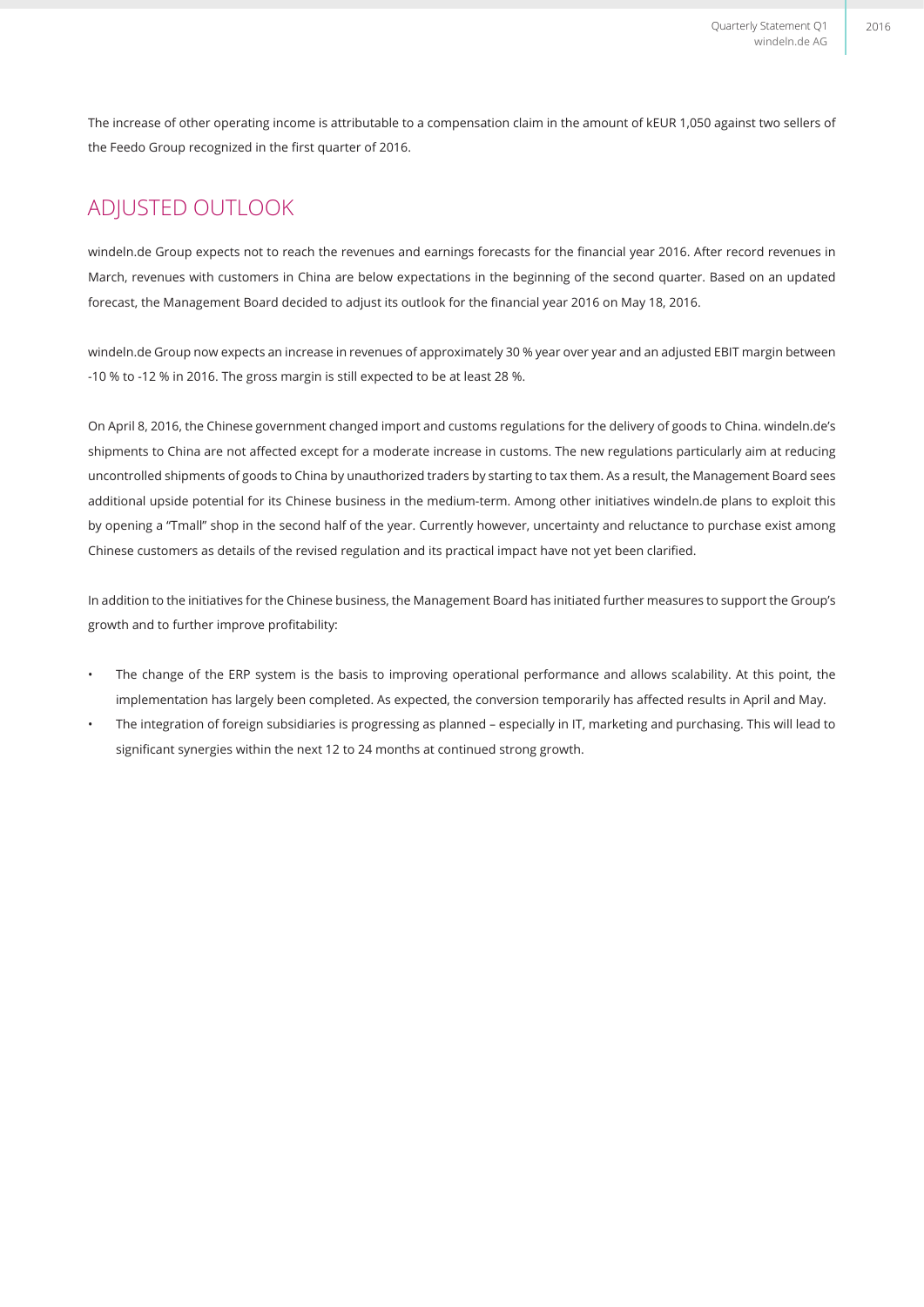## REGIONAL AND SEGMENT RESULTS OF OPERATIONS

REVENUES BY REGION

| in kEUR                             | Q1 2016 | Q1 2015 R* | Change     |
|-------------------------------------|---------|------------|------------|
| <b>Revenues</b>                     | 52,132  | 35,649     | 46.2%      |
| Germany, Austria, Switzerland (GSA) | 19,225  | 15,443     | 24.5%      |
| in % of total revenues              | 36.9%   | 43.3%      | $-6.4$ pp  |
| China                               | 21,778  | 19,578     | 11.2%      |
| in % of total revenues              | 41.8%   | 54.9%      | $-13.1$ pp |
| Other/rest of Europe                | 11,129  | 628        | >100%      |
| in % of total revenues              | 21.3%   | 1.8%       | 19.5 pp    |

#### SEGMENT INFORMATION

| in kEUR                                 | Q1 2016  | Q1 2015 R* | Change    |
|-----------------------------------------|----------|------------|-----------|
| <b>Revenues</b>                         | 52,132   | 35,649     | 46.2%     |
| German Shop                             | 34,795   | 30,698     | 13.3%     |
| International Shop                      | 12,244   | 1,402      | >100%     |
| <b>Shopping Clubs</b>                   | 5,093    | 3,549      | 43.5%     |
| <b>EBIT</b>                             | $-9,744$ | $-6,283$   | 55.1%     |
| German Shop contribution                | $-297$   | 1,158      | $< -100%$ |
| International Shops Contribution        | $-5,214$ | $-736$     | >100%     |
| Shopping Clubs Contribution             | $-1,230$ | $-966$     | 27.3%     |
| Reconciling item to Group EBIT          | $-3,003$ | $-5,739$   | $-47.7%$  |
| <b>Adjusted EBIT</b>                    | $-7,694$ | $-1,276$   | >100%     |
| German Shop contribution                | $-231$   | 1,703      | $< -100%$ |
| in % of revenues                        | $-0.7%$  | 5.5%       | $-6.2$ pp |
| International Shops contribution        | $-2,903$ | $-534$     | >100%     |
| in % of revenues                        | $-23.7%$ | $-38,1%$   | 14.4 pp   |
| Shopping Clubs contribution             | $-1,226$ | $-773$     | 58.6%     |
| in % of revenues                        | $-24.1%$ | $-21.8%$   | $2.3$ pp  |
| Reconciling item to adjusted Group EBIT | $-3,334$ | $-1,672$   | 99.4%     |

#### ADJUSTED EBIT

| in kEUR                                                      | O1 2016        | Q1 2015 R* |
|--------------------------------------------------------------|----------------|------------|
| Earnings before interest and taxes (EBIT)                    | $-9,744$       | $-6,283$   |
| adjusted for costs in connection with the IPO                |                | 926        |
| adjusted for costs of acquisition, integration and expansion | $-585$         | 105        |
| adjusted for share-based compensation                        | 2,322          | 3,976      |
| thereof cost of sales                                        | $\overline{2}$ |            |
| thereof selling and distribution expenses                    | $-21$          | 367        |
| thereof administrative expenses                              | 2,341          | 3,609      |
| adjusted for costs of reorganization                         | 248            |            |
| adjusted for costs of restructuring under corporate law      | 65             |            |
| <b>Adjusted EBIT</b>                                         | $-7.694$       | $-1.276$   |

\* In the comparative period Q1 2015 share based payments have been restated. For further information please refer to the Nine Months Report 2015.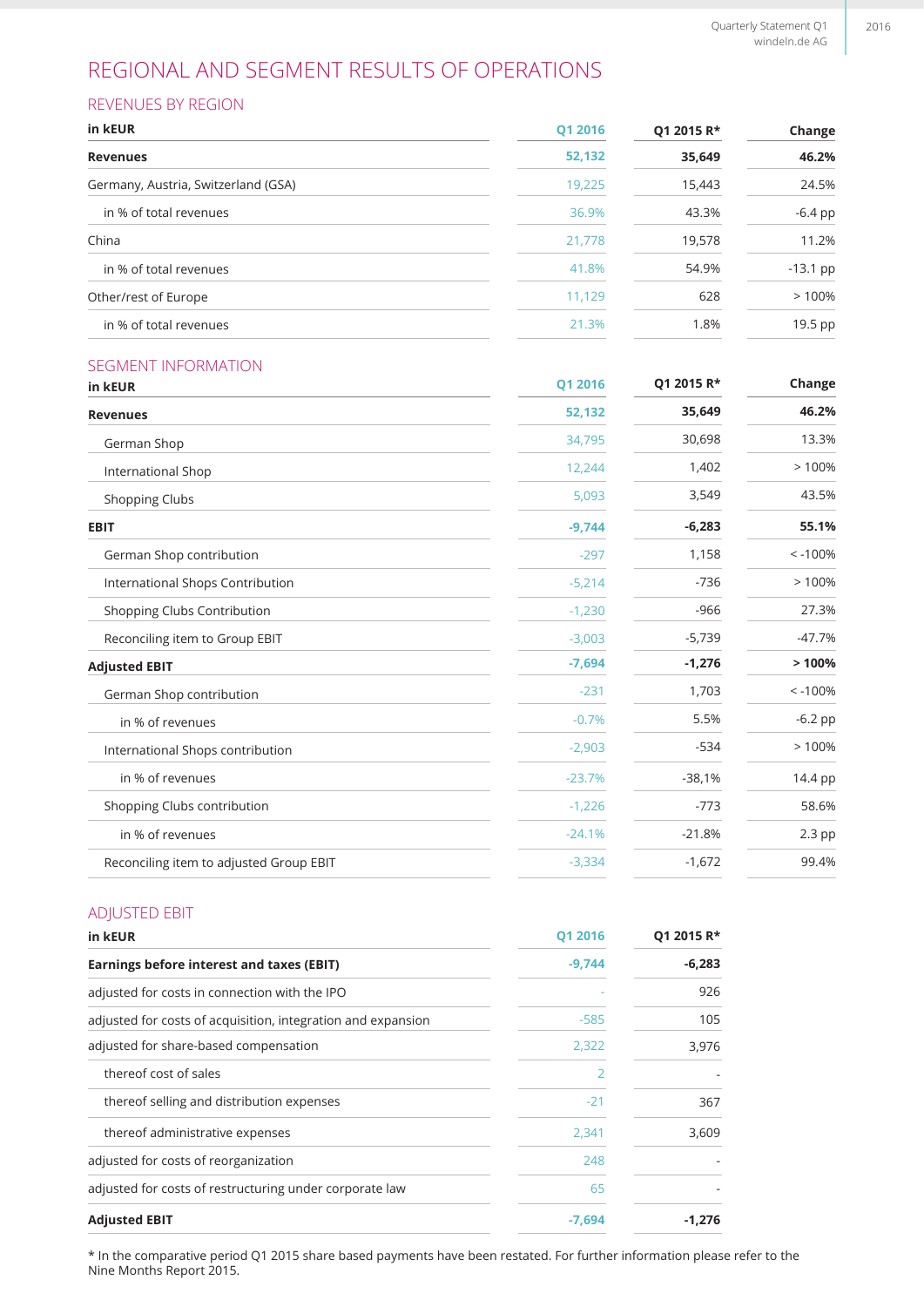### CONSOLIDATED INCOME STATEMENT AND OTHER COMPREHENSIVE INCOME

| in kEUR                                          | Q1 2016   | Q1 2015 R*     |
|--------------------------------------------------|-----------|----------------|
| Revenues                                         | 52,132    | 35,649         |
| Cost of sales                                    | $-37,206$ | $-26,520$      |
| <b>Gross profit</b>                              | 14,926    | 9,129          |
| Selling and distribution expenses                | $-19,772$ | $-9,173$       |
| Administrative expenses                          | $-5,986$  | $-6,362$       |
| Other operating income                           | 1,171     | 386            |
| Other operating expenses                         | $-83$     | $-263$         |
| <b>Earnings before interest and taxes (EBIT)</b> | $-9,744$  | $-6,283$       |
| Financial income                                 | 110       | $\overline{2}$ |
| Financial expenses                               | $-61$     | $-11$          |
| <b>Financial result</b>                          | 49        | -9             |
| <b>Earnings before taxes (EBT)</b>               | $-9,695$  | $-6,292$       |
| Income taxes                                     | O         | $-195$         |
| PROFIT OR LOSS FOR THE PERIOD                    | $-9,695$  | $-6,487$       |

*Other comprehensive income that may be reclassified to profit or loss in* 

*subsequent periods:*

| Exchange differences on translation of foreign operations | 28       | 254      |
|-----------------------------------------------------------|----------|----------|
| OTHER COMPREHENSIVE INCOME/LOSS, NET OF TAX               | 28       | 254      |
| TOTAL COMPREHENSIVE INCOME, net of tax                    | $-9.667$ | $-6,233$ |
| Basic earnings per share (in EUR)                         | $-0.37$  | $-0.31$  |
| Diluted earnings per share (in EUR)                       | $-0.37$  | -0.30    |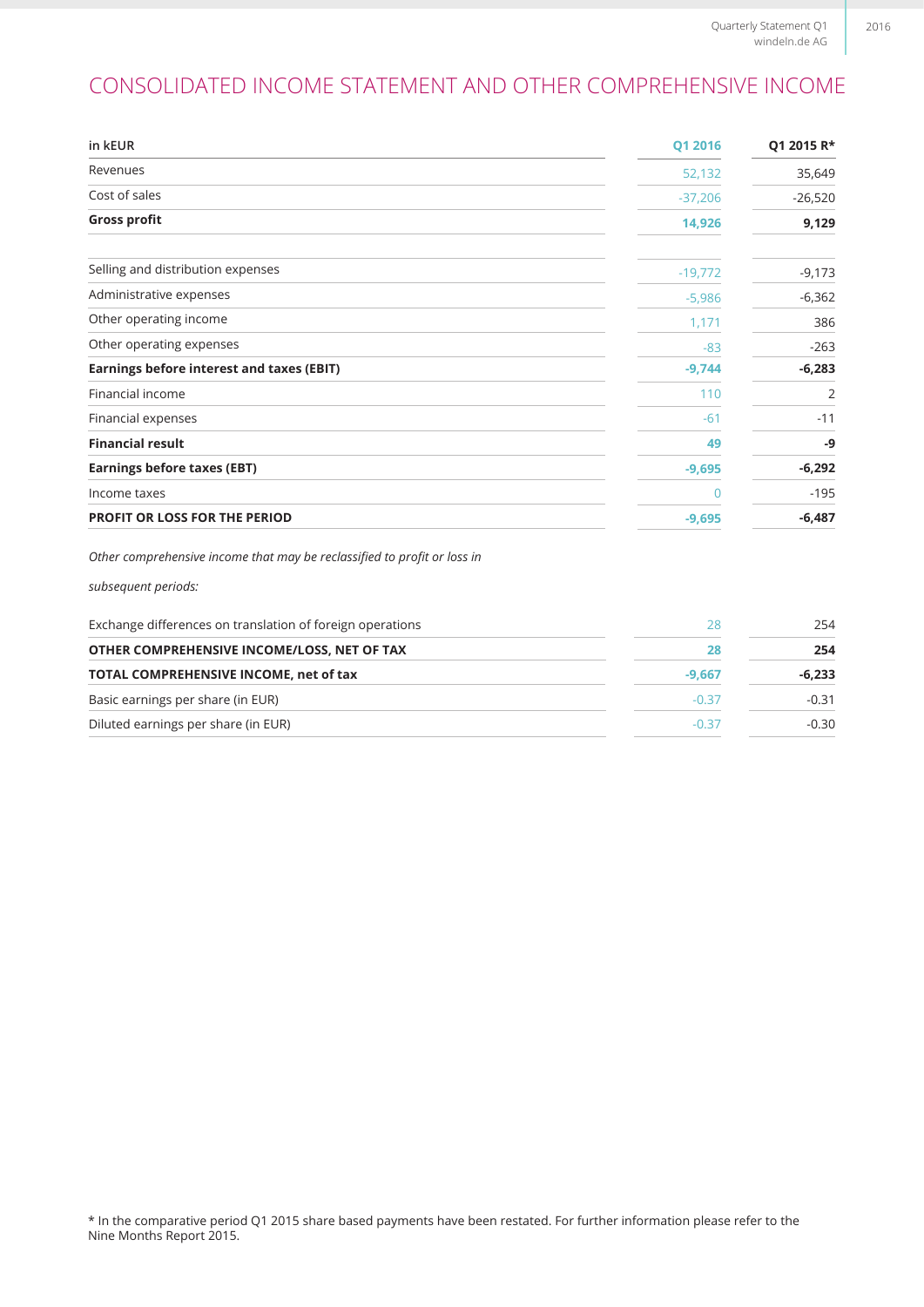# CONSOLIDATED STATEMENT OF FINANCIAL POSITION

| <b>Assets</b>                                                   | March 31, | December 31,   |
|-----------------------------------------------------------------|-----------|----------------|
| in kEUR                                                         | 2016      | 2015           |
| <b>NON-CURRENT ASSETS</b>                                       |           |                |
| Intangible assets                                               | 32,748    | 32,428         |
| <b>Fixed assets</b>                                             | 1,682     | 1,334          |
| Other financial assets                                          | 151       | 33             |
| Other non-financial assets                                      | 495       | 289            |
| Deferred tax assets                                             | 2         | $\overline{2}$ |
| <b>Total non-current assets</b>                                 | 35,078    | 34,086         |
| <b>CURRENT ASSETS</b>                                           |           |                |
| Inventories                                                     | 28,158    | 27,099         |
| Prepayments                                                     | 653       | 1,670          |
| Trade receivables                                               | 1,361     | 2,469          |
| Income tax receivables                                          | 5         | 5              |
| Other financial assets                                          | 3,076     | 2,725          |
| Other non-financial assets                                      | 2,929     | 2,727          |
| Cash and cash equivalents                                       | 78,730    | 88,678         |
| <b>Total current assets</b>                                     | 114,912   | 125,373        |
| <b>TOTAL ASSETS</b>                                             | 149,990   | 159,459        |
|                                                                 |           |                |
| <b>Equity and liabilities</b>                                   | March 31, | December 31,   |
| in kEUR                                                         | 2016      | 2015           |
| <b>EQUITY</b>                                                   |           |                |
| Issued capital                                                  | 26,283    | 25,746         |
| Share premium                                                   | 156,276   | 154,046        |
| <b>Accumulated loss</b>                                         | $-74,587$ | $-64,892$      |
| Cumulated other comprehensive income                            | 6         | $-22$          |
| <b>Total equity</b>                                             | 107,978   | 114,878        |
| <b>NON-CURRENT LIABILITIES</b>                                  |           |                |
| Defined benefit obligations and other accrued employee benefits | 224       | 201            |
| <b>Other Provisions</b>                                         | 152       | 221            |
| <b>Financial liabilities</b>                                    | 147       | 73             |
| Other financial liabilities                                     | 2,337     | 3,542          |
| Deferred tax liabilities                                        | 6,167     | 6,171          |
| <b>Total non-current liabilities</b>                            | 9,027     | 10,208         |
| <b>CURRENT LIABILITIES</b>                                      |           |                |
| Other provisions                                                | 2,322     | 2,221          |
| <b>Financial liabilities</b>                                    | 42        | 41             |
| Trade payables                                                  | 14,456    | 18,137         |
| Deferred revenue                                                | 4,797     | 4,352          |
| Income tax payables                                             | 10        | 9              |
| Other financial liabilities                                     | 7,926     | 6,028          |
| Other non-financial liabilities                                 | 3,432     | 3,585          |
| <b>Total current liabilities</b>                                | 32,985    | 34,373         |
| TOTAL EQUITY AND LIABILITIES                                    | 149,990   | 159,459        |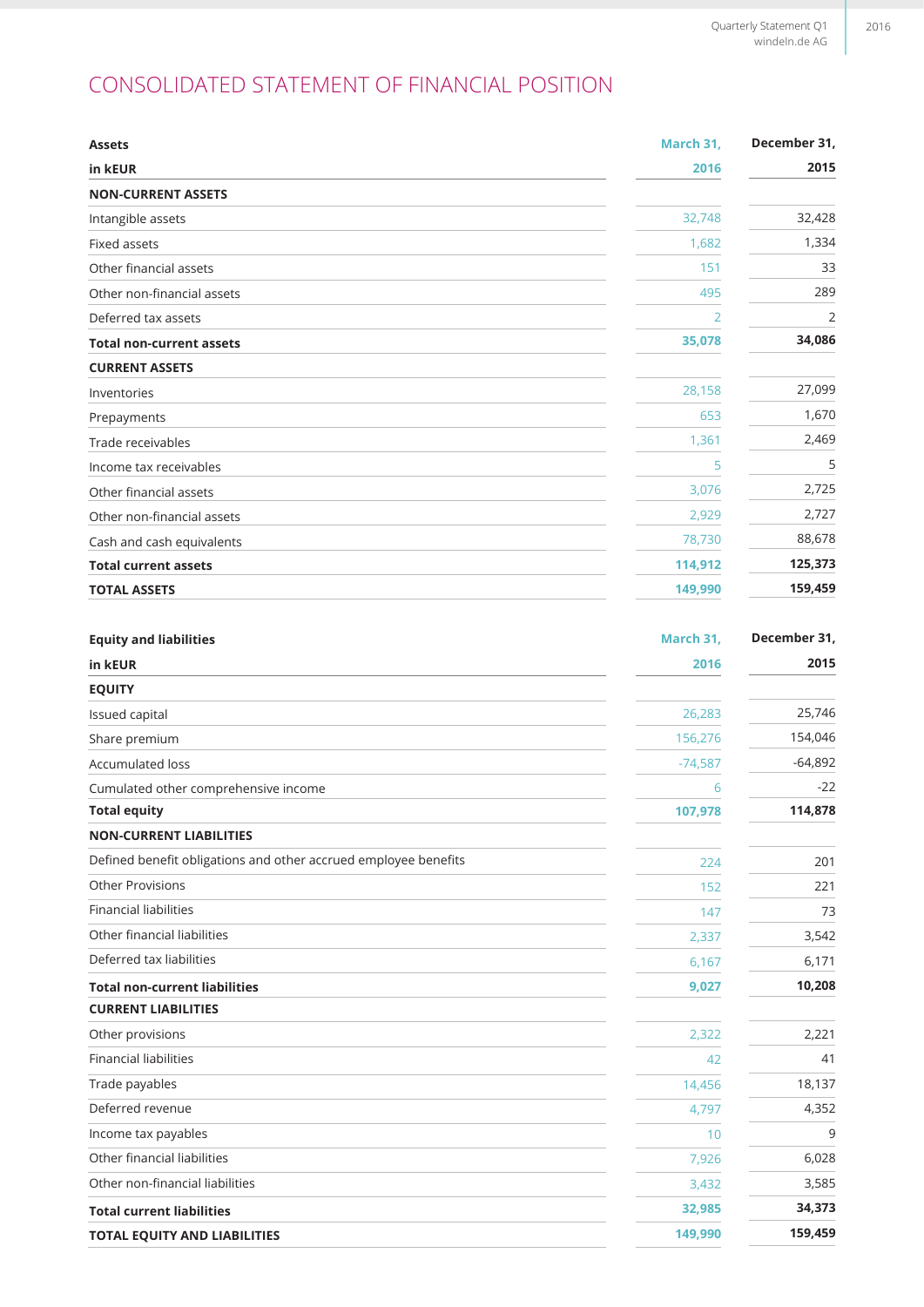# CONSOLIDATED STATEMENT OF CASH FLOWS

| in kEUR                                                           | Q1 2016        | Q1 2015 R*     |
|-------------------------------------------------------------------|----------------|----------------|
| Profit or loss for the period                                     | $-9,695$       | $-6,487$       |
| Amortisation (+) / write-up (-) of intangible assets              | 201            | 163            |
| Depreciation (+) / write-up (-) of fixed assets                   | 136            | 48             |
| Increase (+)/decrease (-) in other provisions                     | 32             | 194            |
| Non-cash expenses (+) from emplyee benefits                       | 2,229          | 3,989          |
| Other non-cash expenses (+) / income (-) items                    | $-208$         | 48             |
| Increase (-) / decrease (+) in inventories                        | $-1,061$       | -67            |
| Increase (-) / decrease (+) in prepayments                        | 1,018          | 44             |
| Increase (-) / decrease (+) in trade receivables                  | 1,302          | $-27$          |
| Increase (-) / decrease (+) in other assets                       | $-772$         | 908            |
| Increase (-) / decrease (+) in restricted cash                    | $-107$         |                |
| Increase (+) / decrease (-) in trade payables                     | $-3,644$       | 356            |
| Increase (+) / decrease (-) in deferred revenue                   | 445            | 355            |
| Increase (+) / decrease (-) in other liabilities                  | 1,106          | 1,478          |
| Interest expenses (+) / income (-)                                | $-10$          | 5              |
| Income tax expenses (+) / income (-)                              | -6             | 195            |
| Income tax paid $(\cdot)$ / received $(\cdot)$                    | 1              |                |
| Net cash flows from / used in operating activities                | $-9,033$       | 1,202          |
| Purchase (-) of intangible assets                                 | $-503$         | $-494$         |
| Purchase (-) of fixed assets                                      | $-408$         | $-92$          |
| Interest received (+)                                             | 15             | 1              |
| Net cash flows from / used in investing activities                | $-896$         | $-585$         |
| Transaction cost (-) on issue of shares                           |                | $-10$          |
| Repayment (-) of finance-lease liabilities                        | $-11$          | $-7$           |
| Proceeds (+) from financial liabilities                           |                | 146            |
| Repayment (-) of financial liabilities                            | -3             | $-1,505$       |
| Interest paid (-)                                                 | -5             | -6             |
| Net cash flows from / used in financing activities                | -19            | $-1,382$       |
| Cash and cash equivalents at the beginning of the period          | 88,678         | 33,830         |
| Net increase / decrease in cash and cash equivalents              | $-9,948$       | $-765$         |
| Change in cash and cash equivalents due to foreign exchange rates | $\overline{0}$ | $\overline{0}$ |
| Cash and cash equivalents at the end of the period                | 78,730         | 33,065         |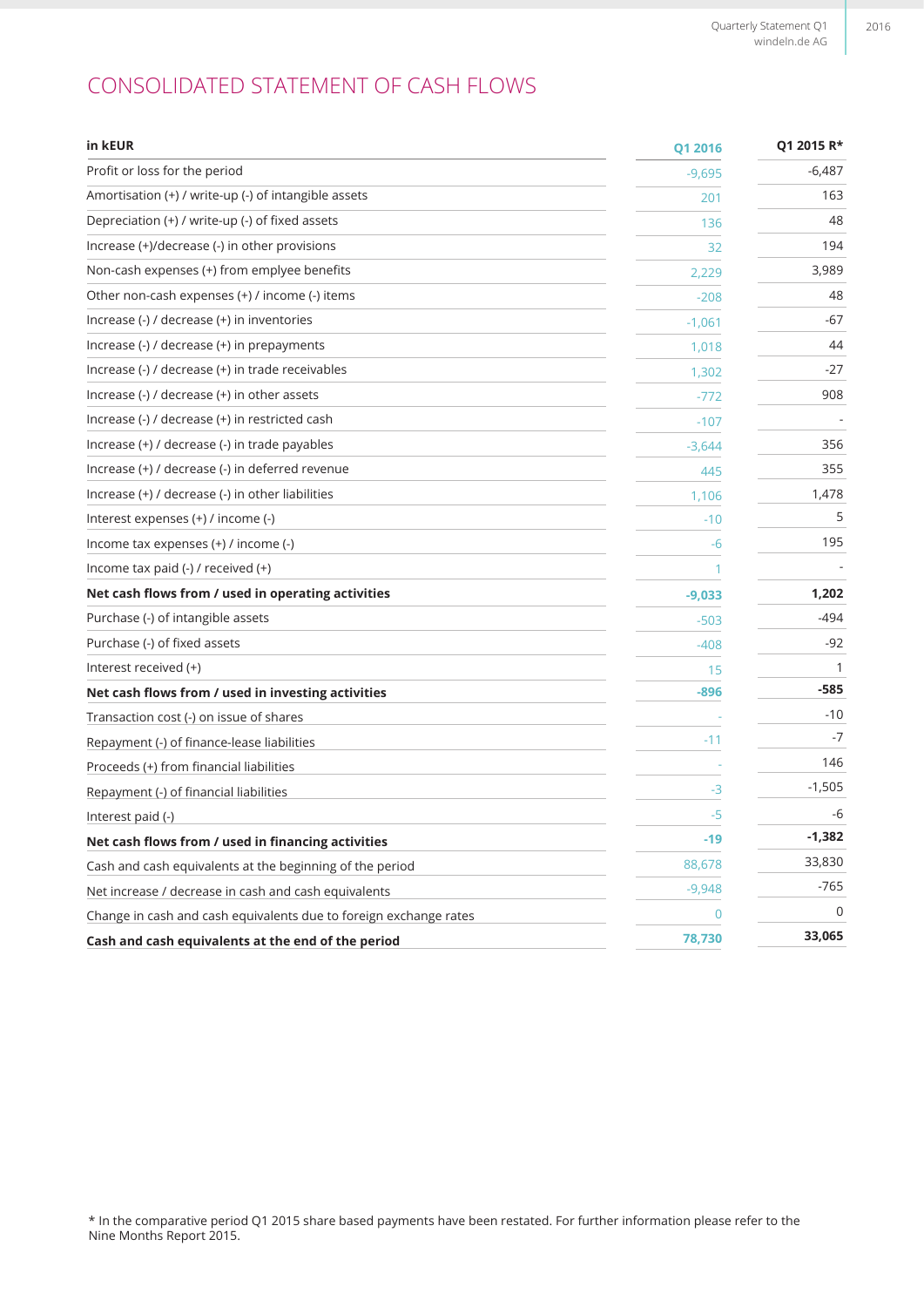# CONSOLIDATED STATEMENT OF CHANGES IN EQUITY

|                                           |               |              |                    | Actuarial       | Exchange    |            |               |
|-------------------------------------------|---------------|--------------|--------------------|-----------------|-------------|------------|---------------|
|                                           |               |              |                    | gains/losses    | differences |            |               |
|                                           |               |              |                    | from remeas-    | on transla- |            |               |
|                                           |               |              |                    | urement of      | tion of     | Other com- |               |
|                                           | <b>Issued</b> | <b>Share</b> | Accumu-            | defined benefit | foreign     | prehensive | Total         |
| in kEUR                                   | Capital       |              | premium lated loss | pension plans   | operations  | income     | <b>Equity</b> |
| As at January 1, 2016                     | 25,746        | 154,046      | $-64,892$          | $-28$           | 6           | $-22$      | 114,878       |
| Total comprehensive income for the period |               |              | $-9,695$           |                 | 28          | 28         | $-9,667$      |
| Issue of share capital                    | 537           | 27           |                    |                 |             |            | 564           |
| <b>Transaction costs</b>                  |               |              |                    |                 |             |            |               |
| Share-based payments                      |               | 2,203        |                    |                 |             |            | 2,203         |
| <b>As at March 31, 2016</b>               | 26,283        | 156,276      | $-74,587$          | $-28$           | 34          | 6          | 107,978       |
| As at January 1, 2015                     | 163           | 68,911       | $-34,488$          | 10              | 25          | 35         | 34,621        |
| Total comprehensive income for the period |               |              | $-6,487$           |                 | 255         | 255        | $-6,232$      |
| Issue of share capital                    |               |              |                    |                 |             |            |               |
| <b>Transaction costs</b>                  |               | $-7$         |                    |                 |             |            | $-7$          |
| Share-based payments                      |               | 10,325       |                    |                 |             | ٠          | 10,325        |
| As at March 31, 2015 R*                   | 163           | 79,229       | $-40,975$          | 10              | 280         | 290        | 38,707        |

windeln.de AG Quarterly Statement Q1